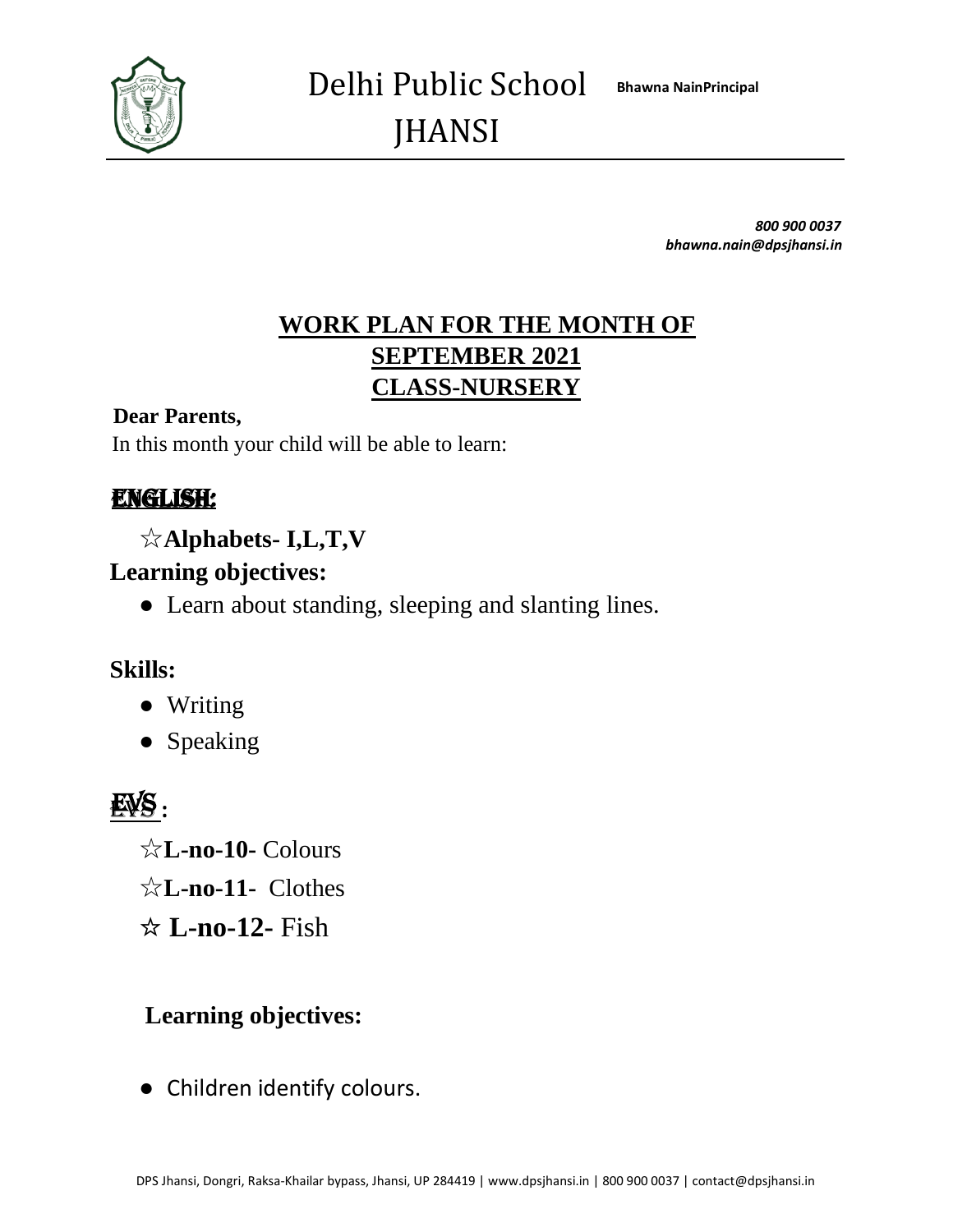

- **●** Children identify names of clothes.
- **●** Children identify fish based on name/colour/pattern.

#### **Skills:**

- **●** Observing
- **●** Identification
- **●** Learning

# MATHS**:**

☆ **Numbers-** 5 and 6

## **Learning objectives:**

**●** Learn about standing, sleeping, slanting and curve.

# **Skills:**

- **●** Writing
- **●** Speaking
- **●** Identify

# **Story reading:**

- **●** Bibi and Balloons
- **●** Bibi and Bunny story book
- **●** A Gift for Bibi

# **Learning objectives:**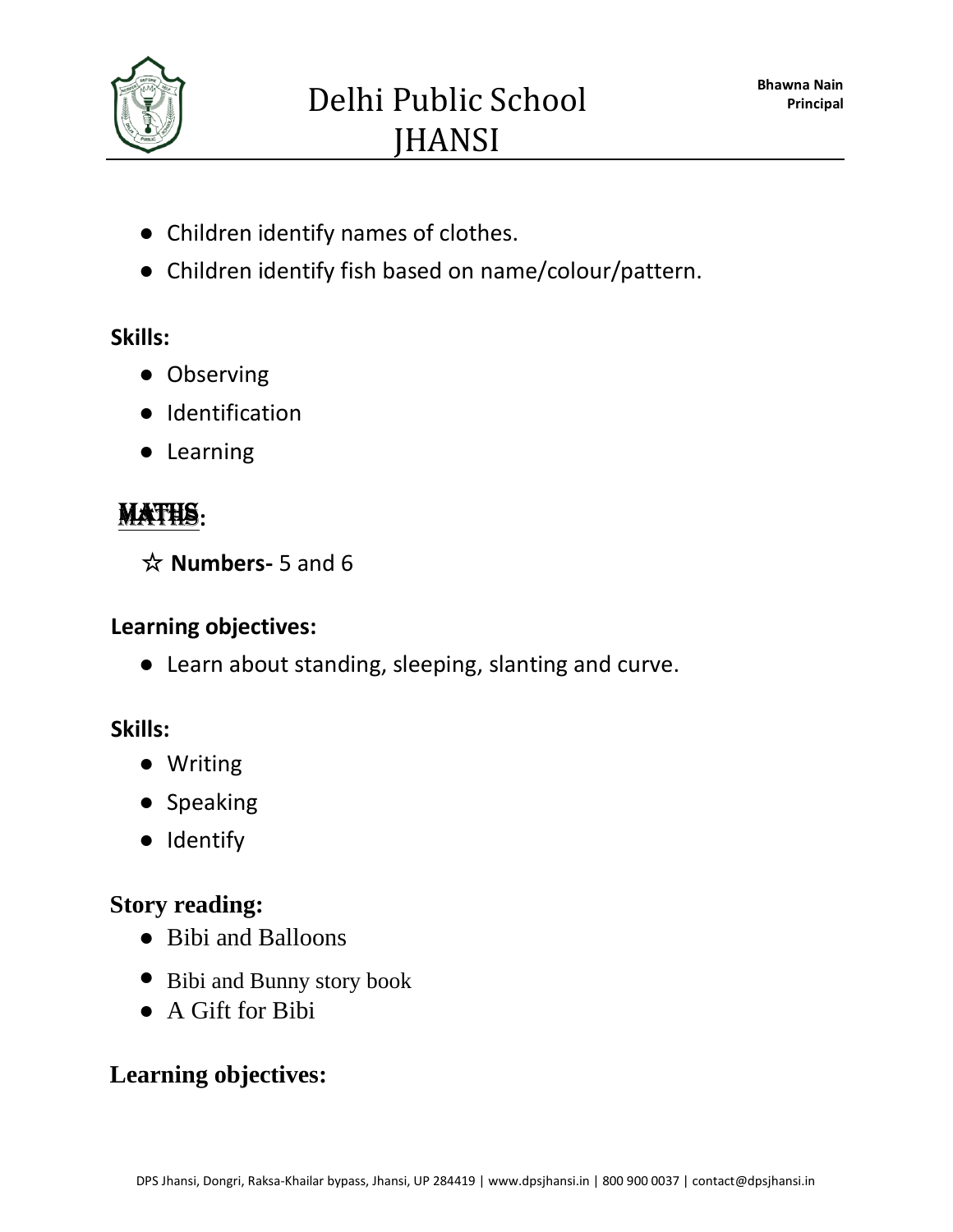

**●** Learn about colours, clothes and fishes.

#### **Skills:**

- **●** Compare
- **●** Identify

# **YOGA:**

- Fish pose
- Candle pose
- Dog pose
- Frog pose

### **Dance:**

• Freestyle

#### ENGLISH/HINDI POEM FOR THE MONTH: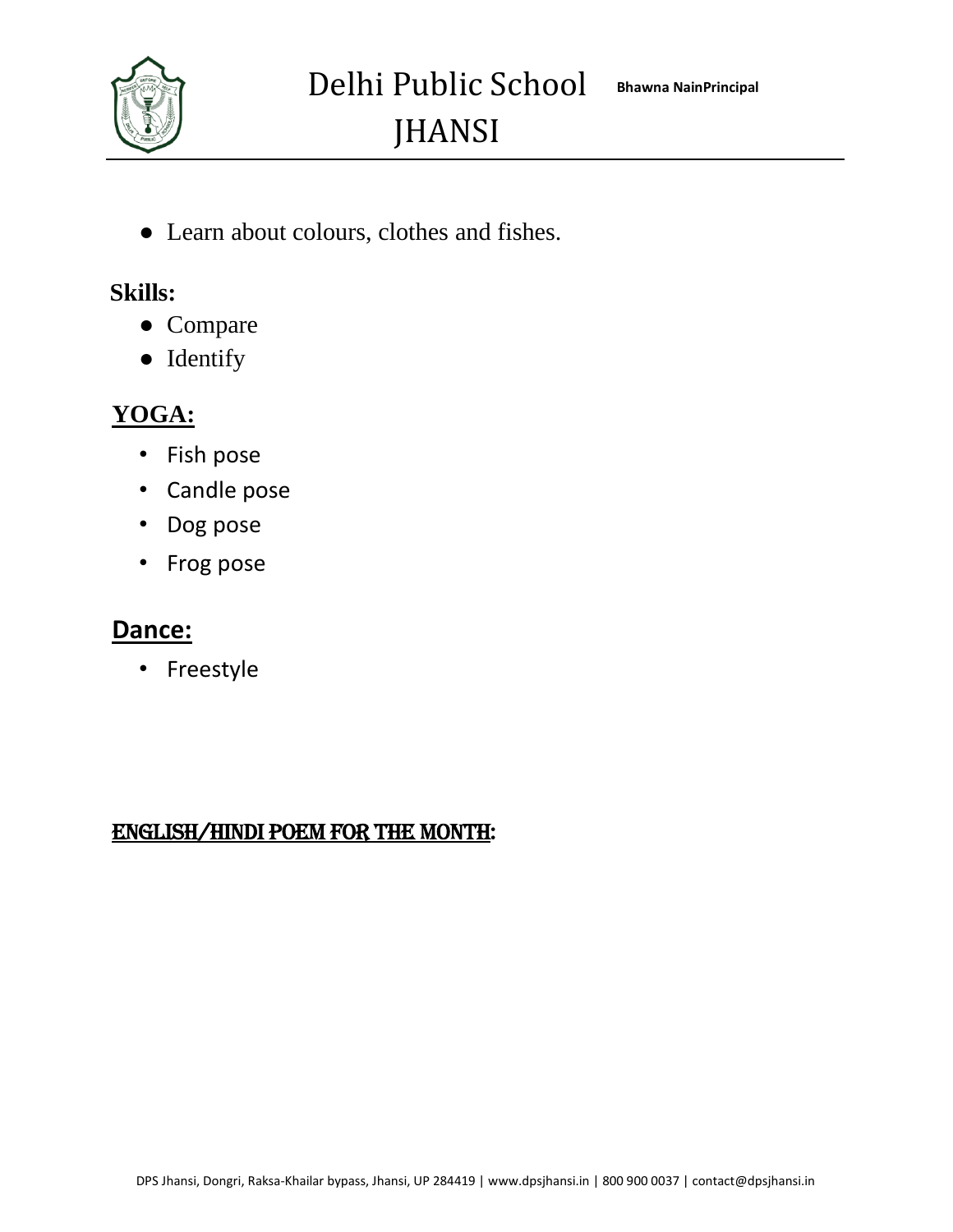

# Delhi Public School JHANSI

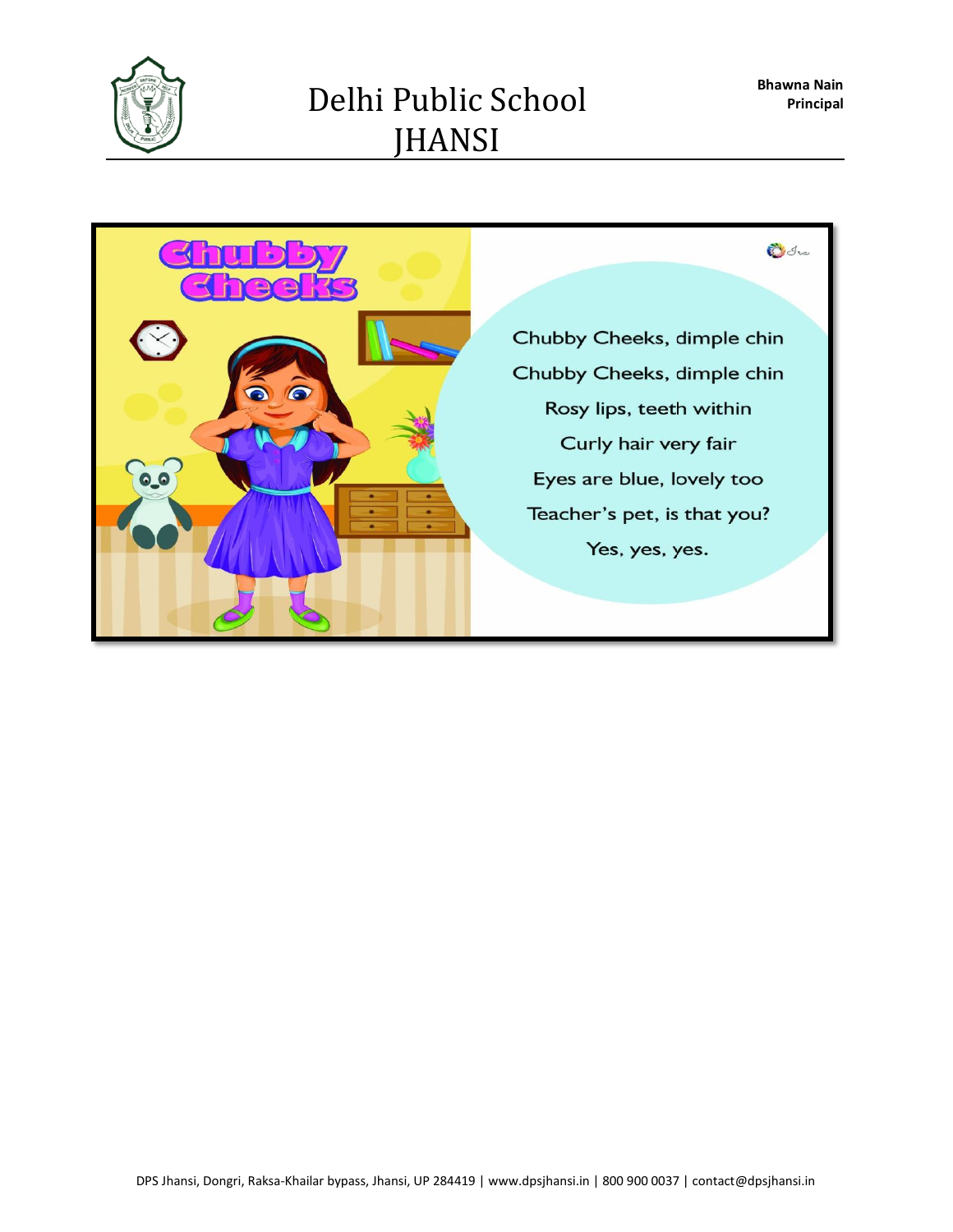

*800 900 0037 bhawna.nain@dpsjhansi.in*

कविता**:**

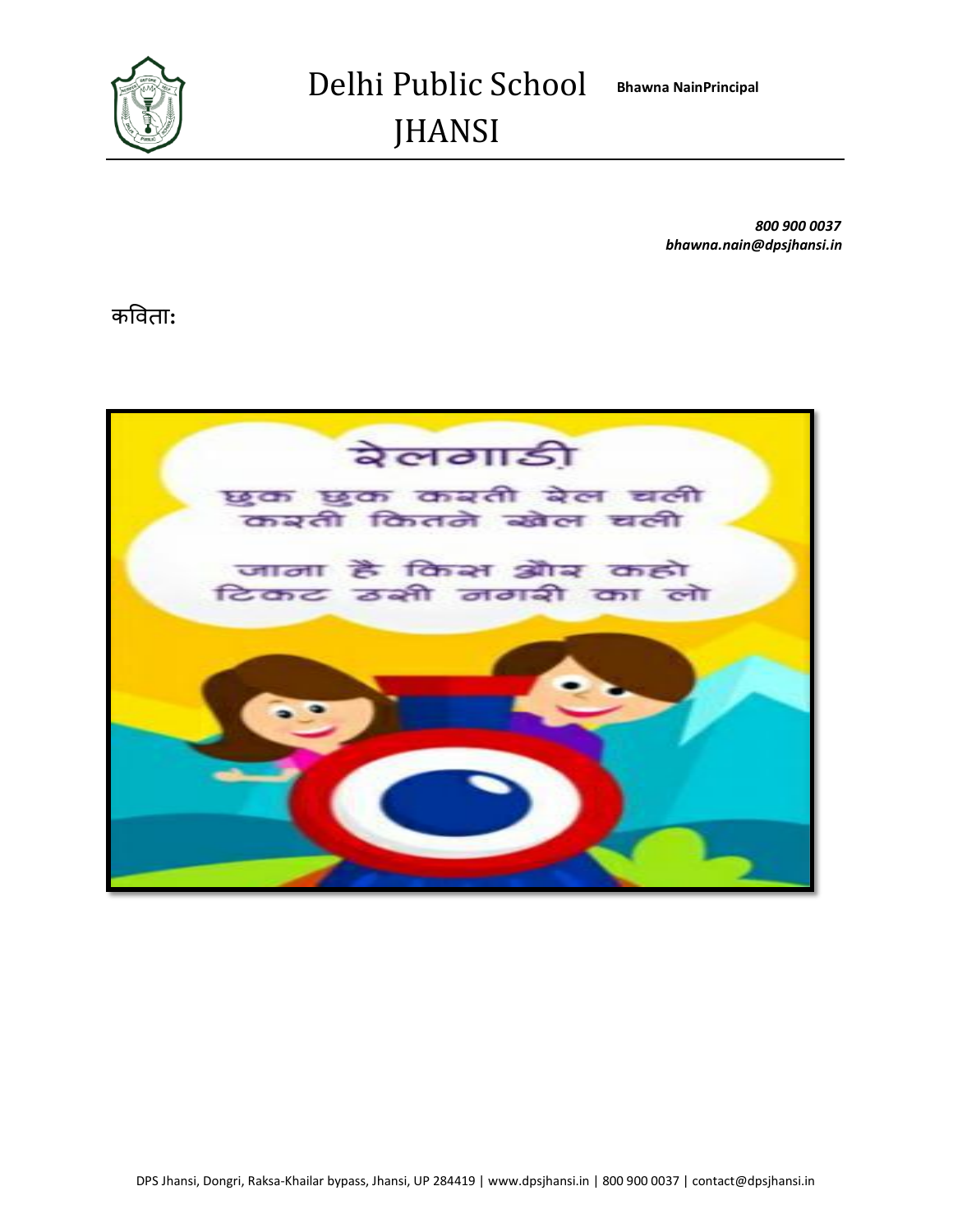**Bhawna Nain Principal**



*800 900 0037 bhawna.nain@dpsjhansi.in*

## **Doha**

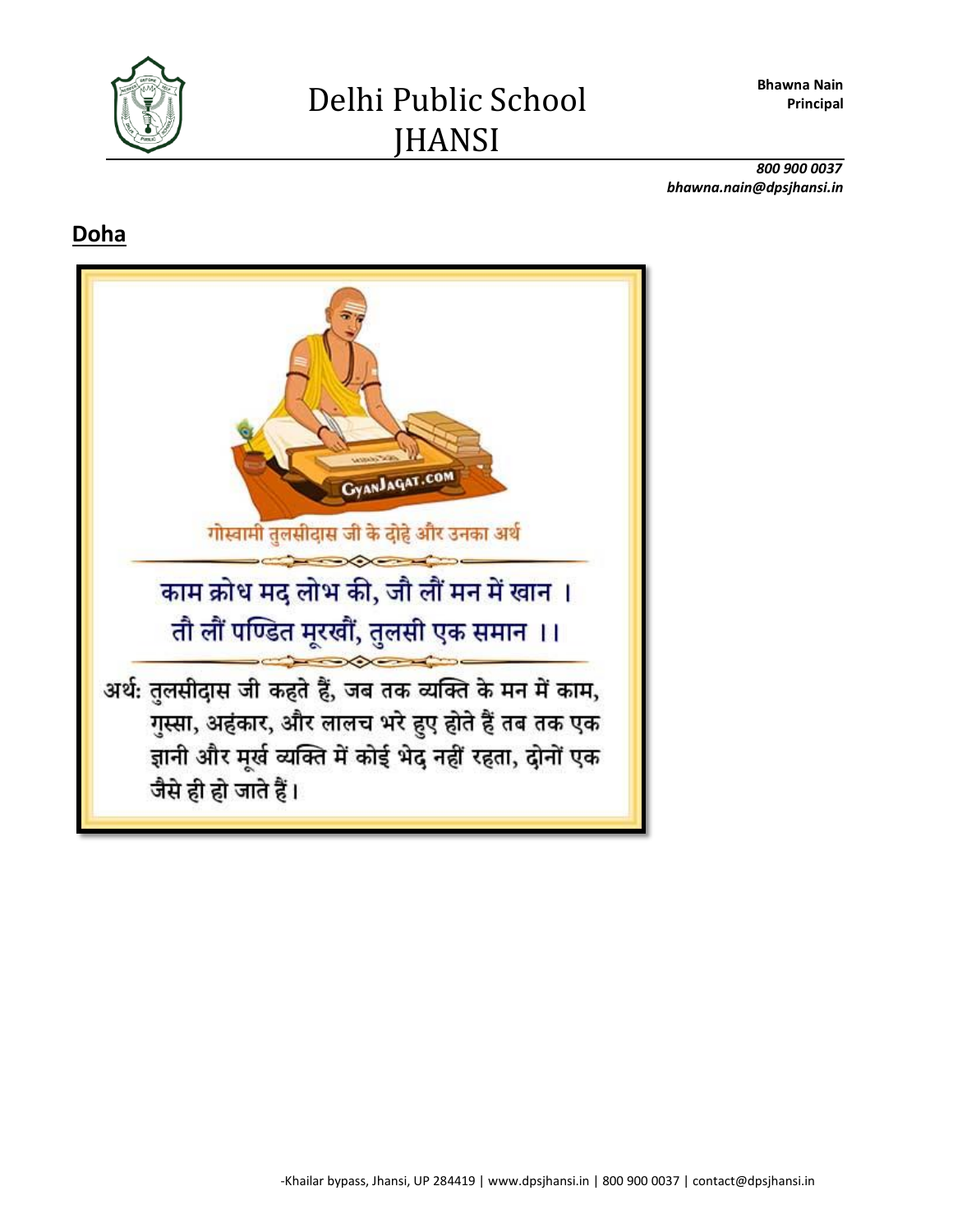

-

Delhi Public School **Principal**

**Bhawna Nain**

*800 900 0037*

JHANSI *bhawna.nain@dpsjhansi.in*

**Shloka**

# <u>गीता श्लोक</u>

यदा यदा हि धर्मस्य न्लानिर्भवति भारत । अभ्युत्थानमधर्मस्य तदात्मानं सृजाम्यहम् ॥ भावार्थ : हे भारत! जब-जब धर्म की हानि और अधर्म की वृद्धि होती है, तब-तब ही मैं अपने रूप को रचता हूँ अर्थात साकार रूप से लोगों के सम्मुख प्रकट होता ðΙ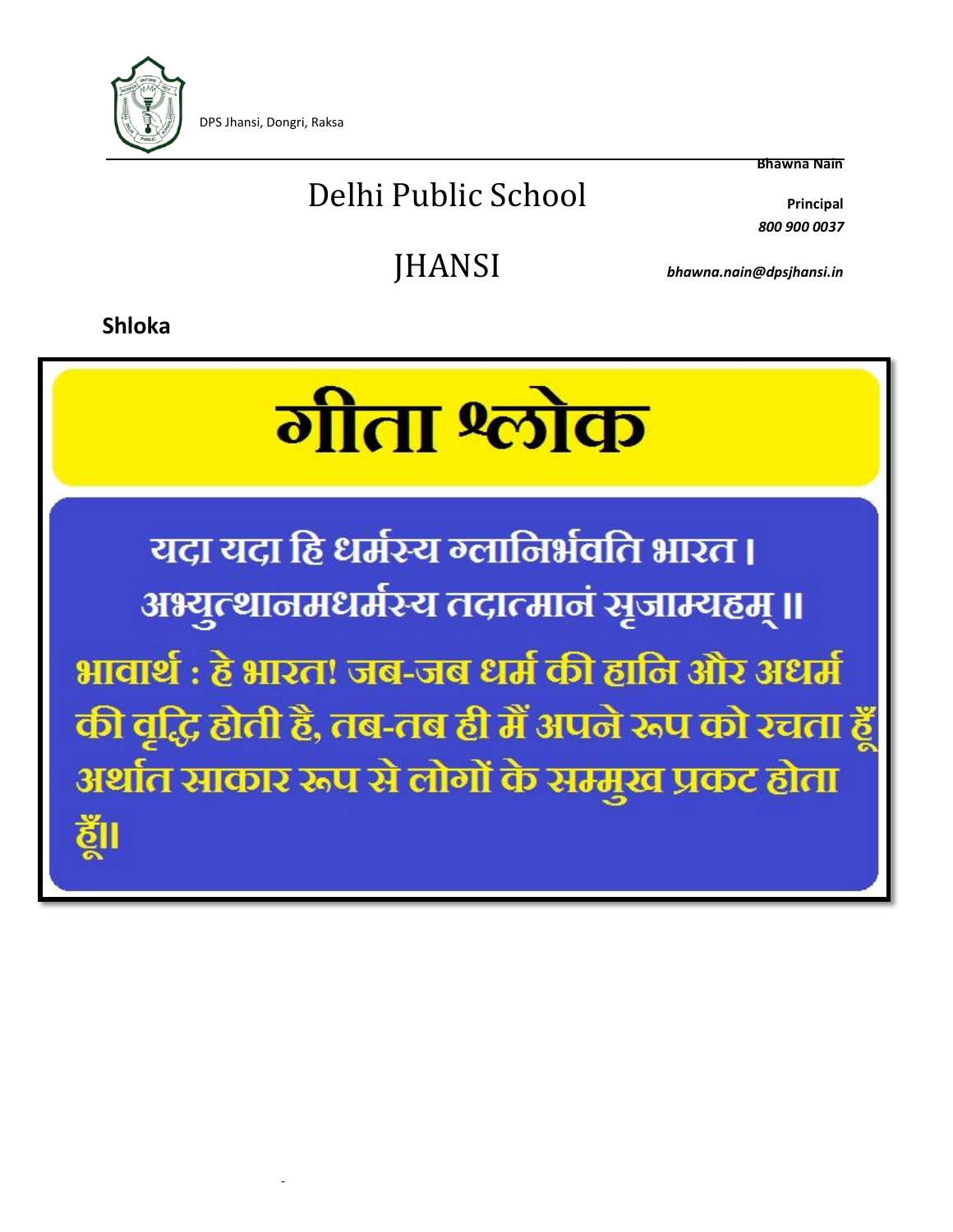

**Thank you** 

**Shikha Singh** 

**Class- Nursery**